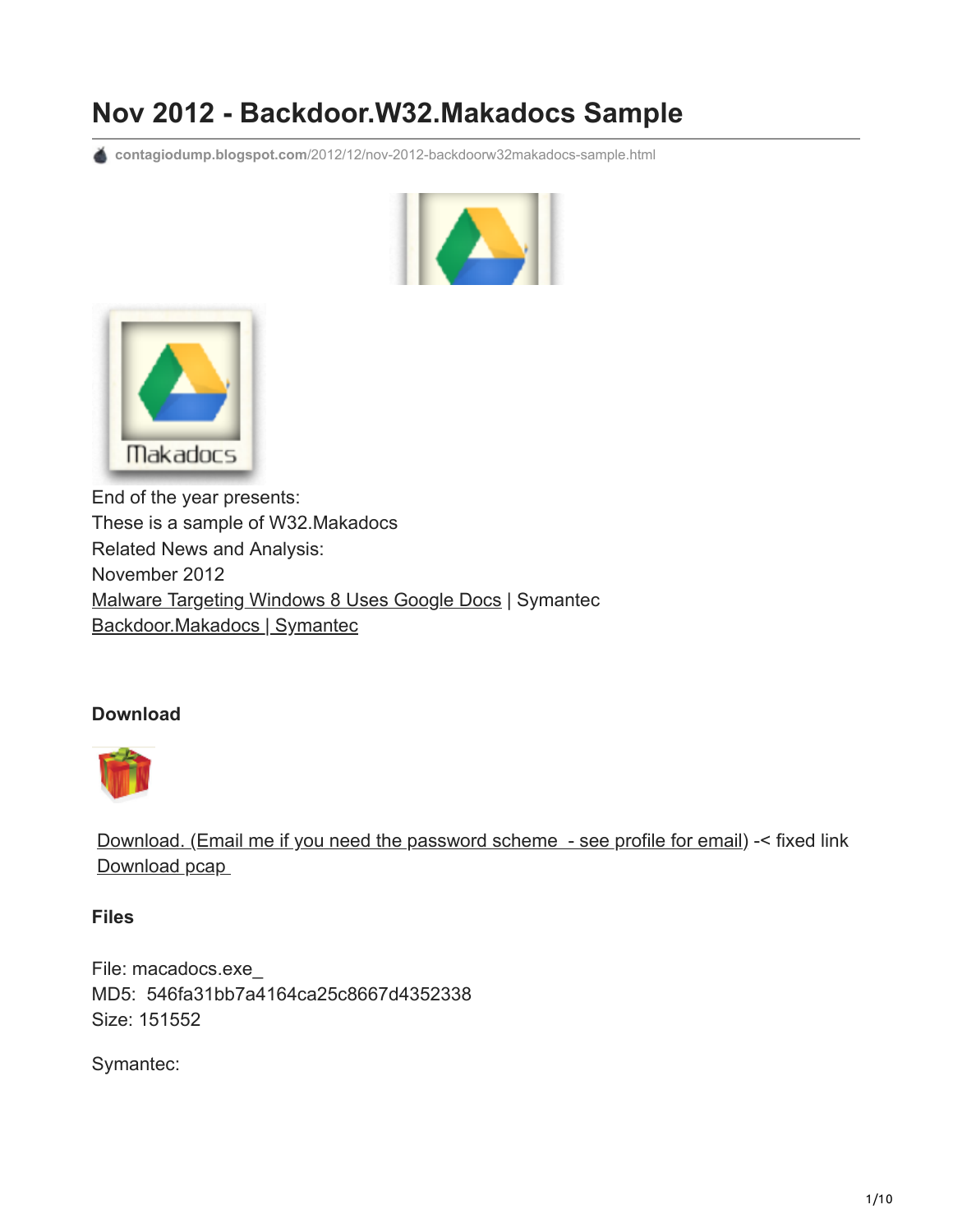When the Trojan is executed, it creates the following mutex so that only one instance of it runs on the compromised computer:

Next, it connects to Google docs and uses it as a proxy in order to receive commands from command-and-control (C&C) servers

# **Automatic scans**

# [https://www.virustotal.com/file/60db904b68bc85f4fc62388ee5a00569f46d29ee0c88fae5d6c0](https://www.virustotal.com/file/60db904b68bc85f4fc62388ee5a00569f46d29ee0c88fae5d6c07624d17efcf1/analysis/) 7624d17efcf1/analysis/

F-Secure Gen:Trojan.Heur.JP.jqW@amwDZ4dG 9.0.17090.0 20121126 Fortinet W32/Agent.IQT!tr 5.0.26.0 20121126 GData Gen:Trojan.Heur.JP.jqW@amwDZ4dG 22 20121126 Ikarus Backdoor.Win32.Makadocs T3.1.1.122.0 20121126 Jiangmin - 13.0.900 20121126 K7AntiVirus Riskware 9.154.7911 20121126 Kaspersky - 9.0.0.837 20121126 Kingsoft - 2012.9.22.155 20121119 McAfee Generic BackDoor.u 5.400.0.1158 20121126 McAfee-GW-Edition Generic BackDoor.u 2012.1 20121126 Microsoft Backdoor:Win32/Godo.A 1.9002 20121126 MicroWorld-eScan Gen:Trojan.Heur.JP.jqW@amwDZ4dG 12.0.250.0 20121126 Norman W32/Obfuscated.D!genr 6.08.06 20121126 nProtect Trojan/W32.Agent.151552.BDE 2012-11-26.02 20121126 Panda Trj/CI.A 10.0.3.5 20121125 Rising Suspicious 24.38.00.01 20121126 Sophos Troj/GoDocs-A 4.83.0 20121126 SUPERAntiSpyware - 5.6.0.1008 20121126 Symantec Backdoor.Makadocs 20121.2.1.2 20121126 TheHacker - None 20121125 TotalDefense - 37.0.10178 20121126 TrendMicro BKDR\_MAKADOCS.JG 9.561.0.1028 20121126 TrendMicro-HouseCall BKDR\_MAKADOCS.JG 9.700.0.1001 20121126 VBA32 - 3.12.18.3 20121124 VIPRE Trojan.Win32.Generic.pak!cobra 14168 20121126 ViRobot Backdoor.Win32.S.Makadocs.151552 2011.4.7.4223 20121126

# VIRUSTOTAL SANDBOX DATA:

# PE HEADER INFORMATION

=====================

| Target machine      | : Intel 386 or later processors and compatible processors |
|---------------------|-----------------------------------------------------------|
| Entry point address | : 0x00011EE7                                              |
| Timestamp           | $: 2012 - 09 - 2013.53.00$                                |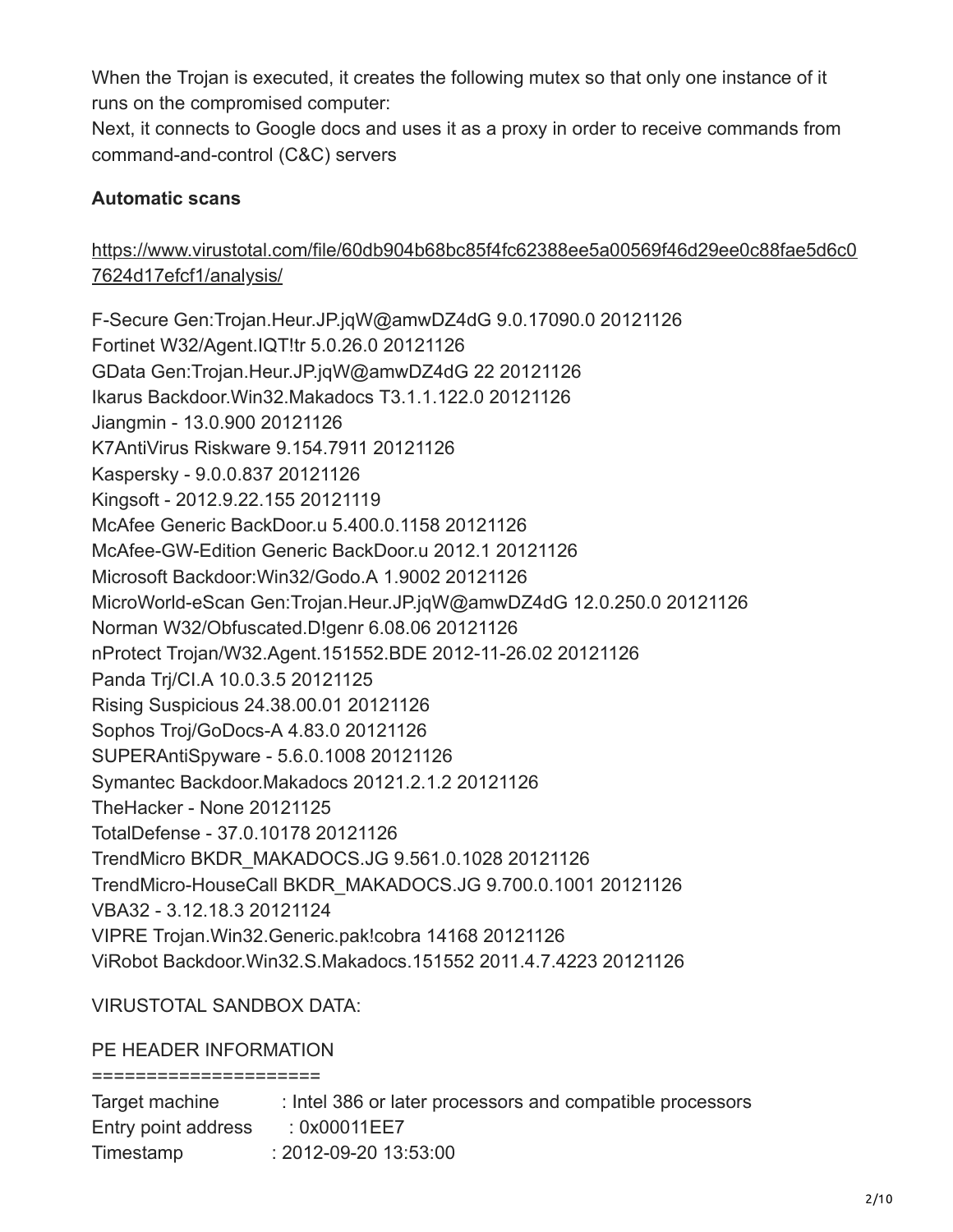#### PE SECTIONS

===========

| Name   |        |       |       | Virtual Address Virtual Size Raw Size Entropy MD5      |
|--------|--------|-------|-------|--------------------------------------------------------|
| text   | 4096   |       |       | 120462  120832  6.54  3ea58442fc447428d5ee9c481ec41a0d |
| rdata. | 126976 | 22024 |       | 22528 5.09 d1a4b555f003f0201966d5237a79b1d4            |
| .data  | 151552 | 11644 |       | 4608 2.45 c922df55db7e13f8c35fe8405f207863             |
| .rsrc  | 163840 | 2400  | 2560. | 5.61 a7fa6e5b71905e1ee49e9e968b03b4ca                  |

#### PE RESOURCES ============

Resource type Number of resources RT\_ICON : 1 RT\_GROUP\_ICON : 1 Resource language Number of resources PORTUGUESE BRAZILIAN : 2

PE IMPORTS

========== urlmon.dll URLDownloadToFileA SHELL32.dll SHGetPathFromIDListA SHGetSpecialFolderLocation SHGetFolderPathA KERNEL32.dll **GetStdHandle** GetConsoleOutputCP WaitForSingleObject **HeapDestroy** FreeEnvironmentStringsA **CreatePipe GetCurrentProcess** GetConsoleMode **GetLocaleInfoA** FreeEnvironmentStringsW **SetStdHandle** FindResourceExA **GetCPInfo GetStringTypeA WriteFile** GetSystemTimeAsFileTime HeapReAlloc GetStringTypeW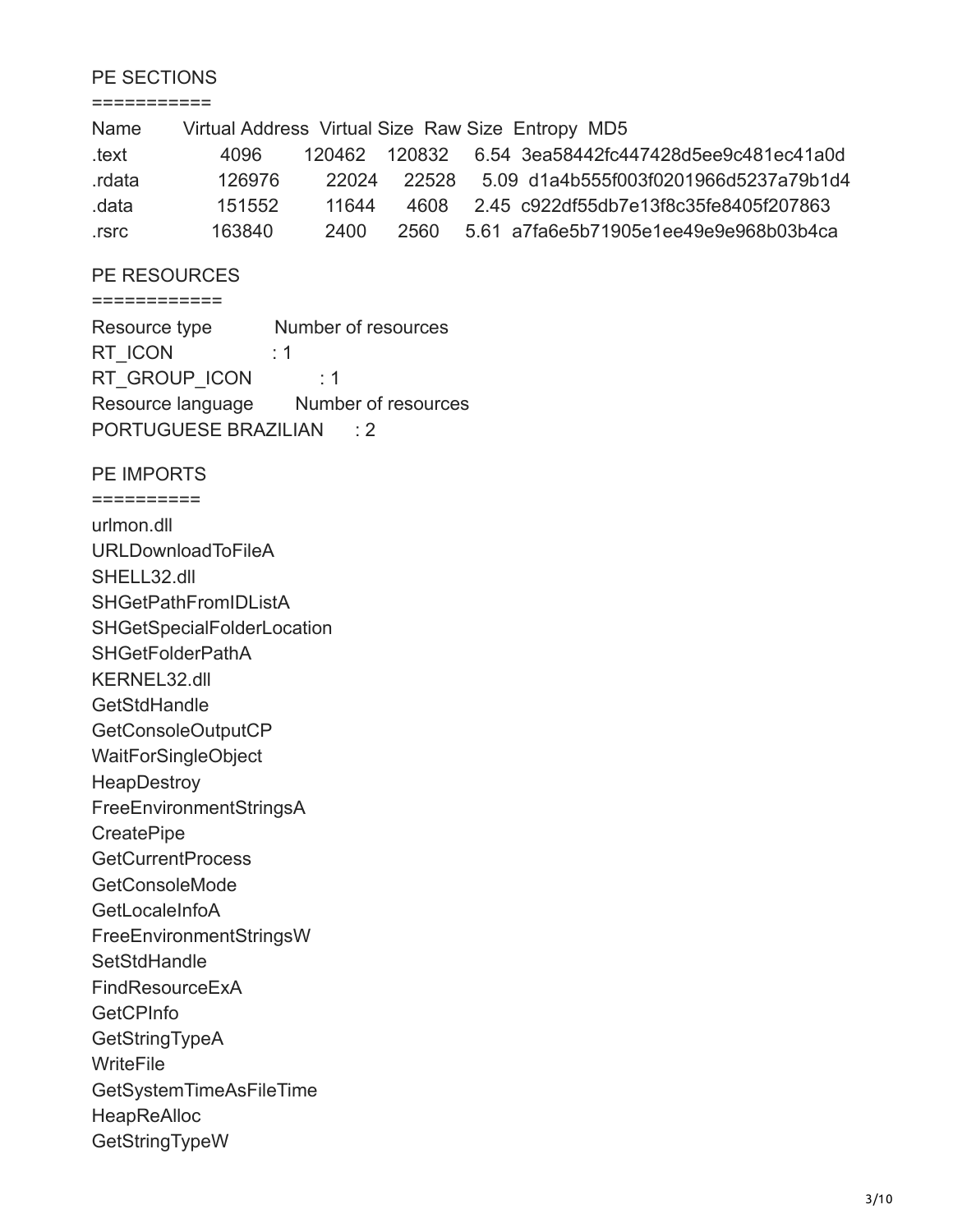InitializeCriticalSection **LoadResource** InterlockedDecrement **SetLastError** PeekNamedPipe IsDebuggerPresent **ExitProcess** GetVersionExA GetModuleFileNameA SetProcessWorkingSetSize UnhandledExceptionFilter **TIsGetValue** MultiByteToWideChar **CreateMutexA** DeleteCriticalSection SetUnhandledExceptionFilter SetEnvironmentVariableA TerminateProcess WriteConsoleA GetCurrentThreadId **LeaveCriticalSection** WriteConsoleW InitializeCriticalSectionAndSpinCount HeapFree **EnterCriticalSection SetHandleCount GetOEMCP** QueryPerformanceCounter **GetTickCount** TlsAlloc **FlushFileBuffers** LoadLibraryA **RtlUnwind GetStartupInfoA** GetProcAddress **GetProcessHeap** CompareStringW CompareStringA GetComputerNameA DuplicateHandle **GetFileType TIsSetValue**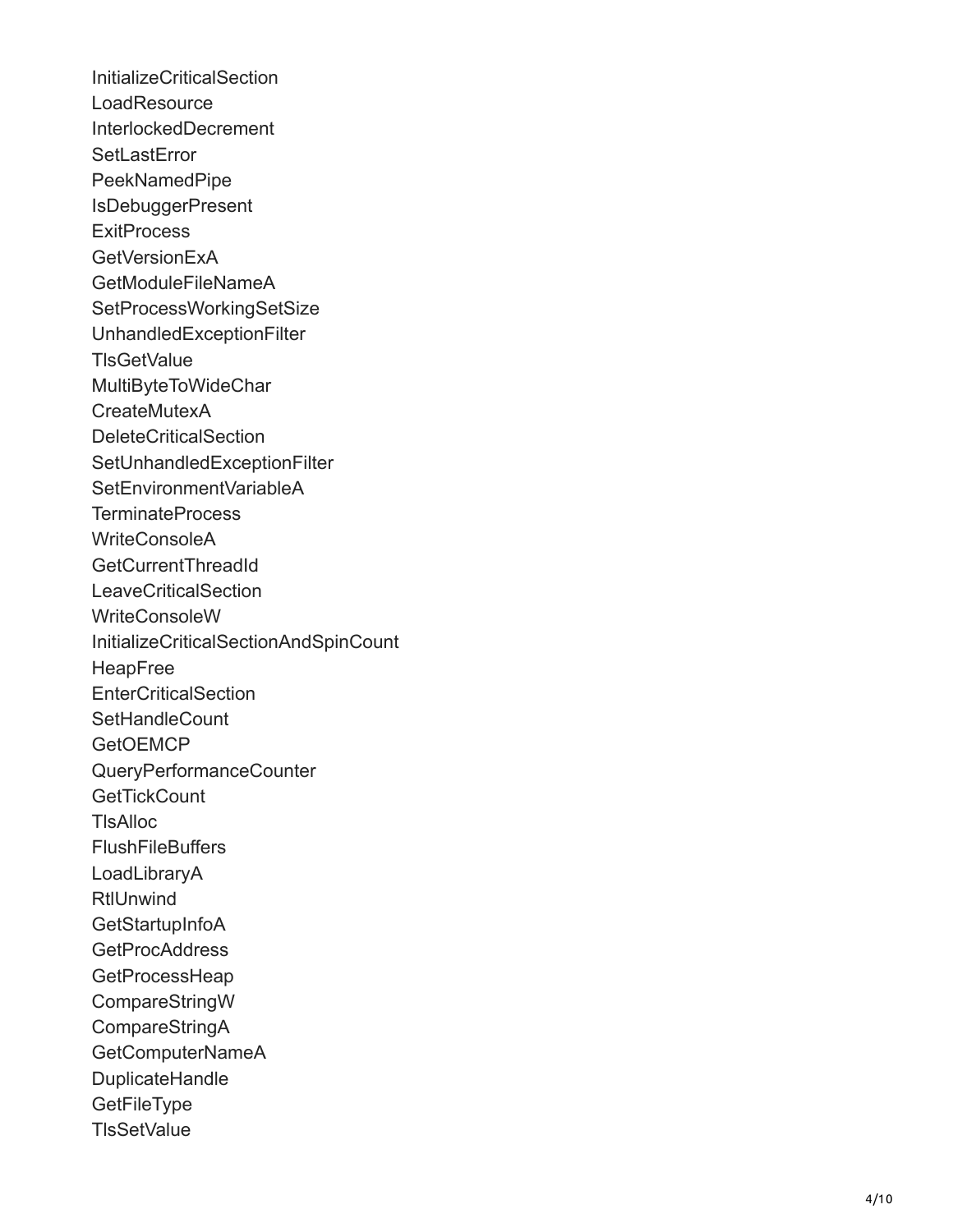**CreateFileA** HeapAlloc InterlockedIncrement **GetLastError** LCMapStringW GetConsoleCP **LCMapStringA** GetEnvironmentStringsW **SizeofResource** GetCurrentProcessId **LockResource** WideCharToMultiByte **HeapSize** GetCommandLineA **RaiseException TIsFree SetFilePointer ReadFile CloseHandle GetACP** GetModuleHandleW **GetEnvironmentStrings** CreateProcessA IsValidCodePage **HeapCreate VirtualFree** Sleep FindResourceA **VirtualAlloc** OLEAUT32.dll  $Ord(4)$ Ord(6) Ord(7) Ord(9) ADVAPI32.dll **RegCloseKey** RegSetValueExA RegQueryValueExA GetUserNameA RegOpenKeyExA RegCreateKeyA ole32.dll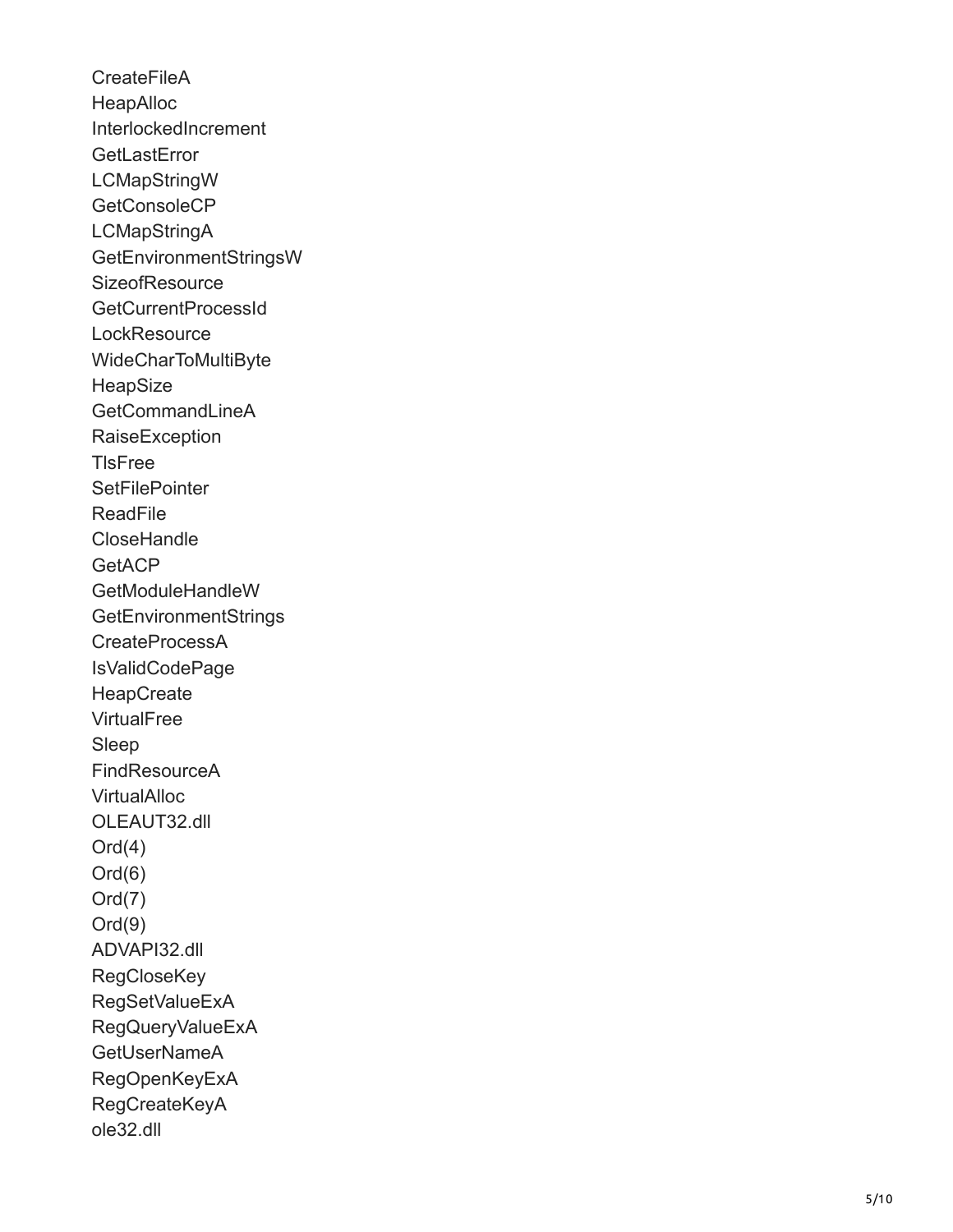**CoUninitialize CoCreateInstance Colnitialize** 

# EXIF METADATA

| <b>MIMEType</b>         | : application/octet-stream            |  |  |  |
|-------------------------|---------------------------------------|--|--|--|
| Subsystem               | : Windows GUI                         |  |  |  |
| MachineType             | : Intel 386 or later, and compatibles |  |  |  |
| TimeStamp               | $: 2012.09.2014.53.00+01.00$          |  |  |  |
| FileType                | $:$ Win32 EXE                         |  |  |  |
| <b>PEType</b>           | :PE32                                 |  |  |  |
| CodeSize                | : 120832                              |  |  |  |
| LinkerVersion           | :9.0                                  |  |  |  |
| <b>EntryPoint</b>       | : 0x11ee7                             |  |  |  |
| InitializedDataSize     | : 36864                               |  |  |  |
| <b>SubsystemVersion</b> | $\div 5.0$                            |  |  |  |
| <b>ImageVersion</b>     | : 0.0                                 |  |  |  |
| <b>OSVersion</b>        | : 5.0                                 |  |  |  |
| UninitializedDataSize   |                                       |  |  |  |

# **File system activity**

Opened files...

C:\WINDOWS\system32\net.exe (successful) C:\WINDOWS\Registration\R000000000007.clb (successful) \\.\PIPE\lsarpc (successful) C:\WINDOWS\system32\shdocvw.dll (successful) C:\WINDOWS\system32\stdole2.tlb (successful) C:\WINDOWS\system32\mshtml.tlb (successful) c:\autoexec.bat (successful) C:\WINDOWS\system32\rsaenh.dll (successful) C:\WINDOWS\system32\dssenh.dll (successful) C:\WINDOWS\WindowsShell.manifest (successful) Read files... C:\WINDOWS\Registration\R000000000007.clb (successful) C:\WINDOWS\system32\shdocvw.dll (successful) C:\WINDOWS\system32\stdole2.tlb (successful) C:\WINDOWS\system32\mshtml.tlb (successful) c:\autoexec.bat (successful) C:\WINDOWS\system32\rsaenh.dll (successful) C:\WINDOWS\system32\dssenh.dll (successful) C:\WINDOWS\system32\shell32.dll (successful)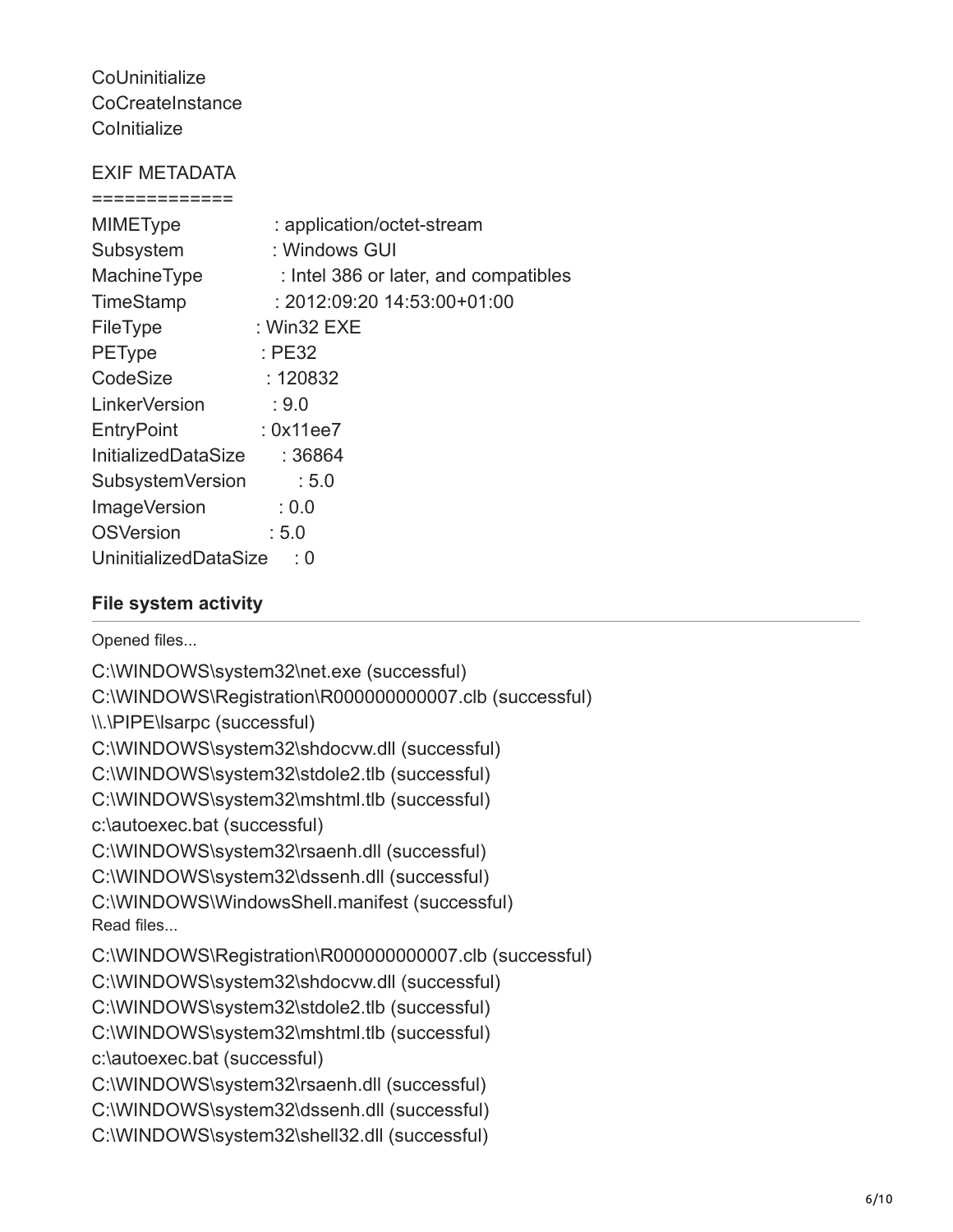# **Registry activity**

Set keys...

KEY: HKEY\_USERS\S-1-5-21-1275210071-920026266-1060284298- 1003\Software\Microsoft\windows\CurrentVersion\Internet Settings\MigrateProxy TYPE: REG\_DWORD VALUE: 1 (successful)

KEY: HKEY\_USERS\S-1-5-21-1275210071-920026266-1060284298- 1003\Software\Microsoft\windows\CurrentVersion\Internet Settings\ProxyEnable TYPE: REG\_DWORD VALUE: 0 (successful)

KEY: HKEY CURRENT CONFIG\Software\Microsoft\windows\CurrentVersion\Internet Settings\ProxyEnable TYPE: REG\_DWORD VALUE: 0 (successful)

KEY: HKEY\_USERS\S-1-5-21-1275210071-920026266-1060284298- 1003\Software\Microsoft\windows\CurrentVersion\Internet Settings\Connections\SavedLegacySettings TYPE: REG\_BINARY VALUE: (successful)

KEY: HKEY\_LOCAL\_MACHINE\Software\Microsoft\DirectDraw\MostRecentApplication\Name TYPE: REG\_SZ VALUE: iexplore.exe (successful)

KEY: HKEY\_LOCAL\_MACHINE\Software\Microsoft\DirectDraw\MostRecentApplication\ID TYPE: REG\_DWORD VALUE: 37 (successful)

KEY: HKEY CURRENT USER\Software\Microsoft\Windows\CurrentVersion\Internet Settings\ZoneMap\\ProxyBypass TYPE: REG\_DWORD VALUE: 1 (successful)

KEY: HKEY CURRENT USER\Software\Microsoft\Windows\CurrentVersion\Internet Settings\ZoneMap\\IntranetName TYPE: REG\_DWORD VALUE: 1 (successful)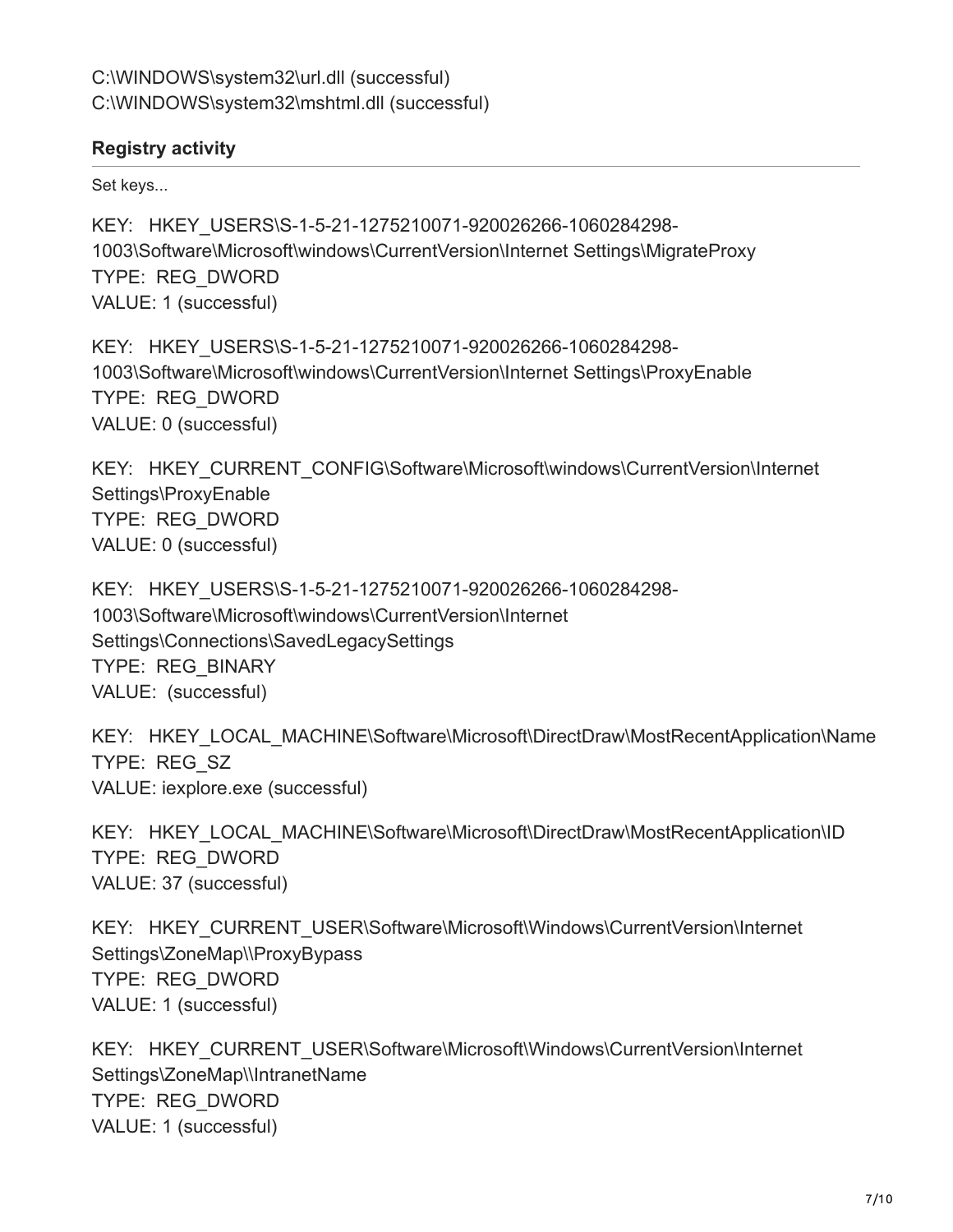KEY: HKEY CURRENT USER\Software\Microsoft\Windows\CurrentVersion\Internet Settings\ZoneMap\\UNCAsIntranet TYPE: REG\_DWORD VALUE: 1 (successful)

KEY: HKEY CURRENT USER\Software\Microsoft\Windows\CurrentVersion\Internet Settings\5.0\Cache\Extensible Cache\MSHist012012102920121105\CachePath TYPE: REG\_EXPAND\_SZ VALUE: %USERPROFILE%\Local Settings\History\History.IE5\MSHist012012102920121105\ (successful)

Deleted keys...

HKEY\_CURRENT\_USER\Software\Microsoft\Windows\CurrentVersion\Internet Settings\5.0\Cache\Extensible Cache\MSHist012012110420121105 (successful)

# **Process activity**

Created processes...

net.exe localgroup Administrators (successful) net.exe localgroup Administradores (successful) net.exe group Domain Admins" /domain" (successful) net.exe group Admins. do Dom\xednio" /domain" (successful) Code injections in the following processes...

IEXPLORE.EXE (successful)

# **Mutex activity**

Created mutexes...

G46A33F21110 (successful) CTF.LBES.MutexDefaultS-1-5-21-1275210071-920026266-1060284298-1003 (successful) CTF.Compart.MutexDefaultS-1-5-21-1275210071-920026266-1060284298-1003 (successful) CTF.Asm.MutexDefaultS-1-5-21-1275210071-920026266-1060284298-1003 (successful) CTF.Layouts.MutexDefaultS-1-5-21-1275210071-920026266-1060284298-1003 (successful) CTF.TMD.MutexDefaultS-1-5-21-1275210071-920026266-1060284298-1003 (successful) DDrawWindowListMutex (successful) DDrawDriverObjectListMutex (successful) DDrawExclMode (successful) DDrawCheckExclMode (successful) Opened mutexes... ShimCacheMutex (successful) \_!SHMSFTHISTORY!\_ (failed)

**Application windows activity**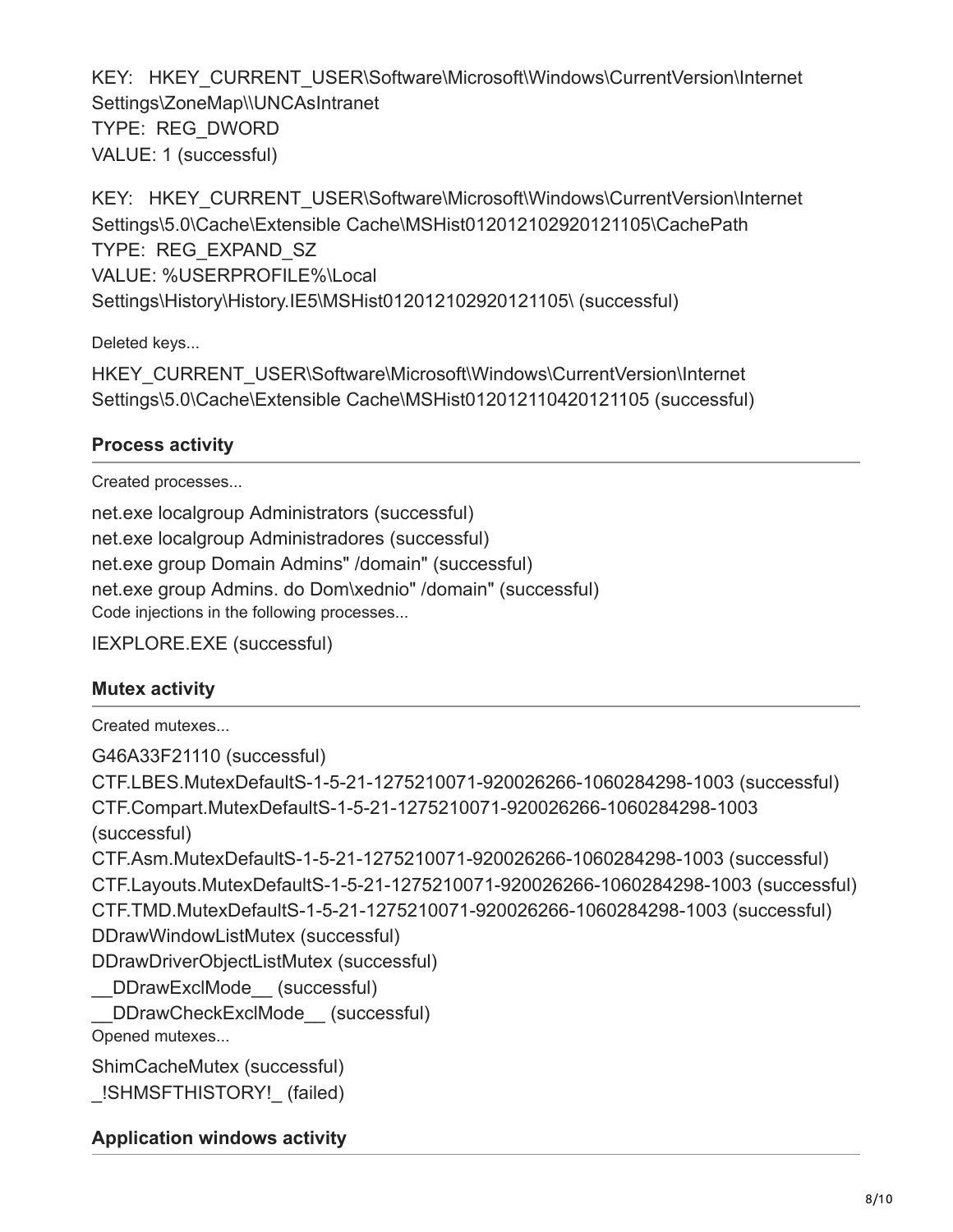Searched windows...

CLASS: MS\_AutodialMonitor NAME: (null)

CLASS: MS\_WebcheckMonitor NAME: (null)

# **Windows service activity**

Opened service managers...

MACHINE: localhost DATABASE: SERVICES ACTIVE DATABASE (successful) Opened services... RASMAN (successful)

#### **Hooking activity**

TYPE: WH\_MOUSE METHOD: SetWindowsHook (successful)

TYPE: WH\_KEYBOARD METHOD: SetWindowsHook (successful)

# **Runtime DLLs**

oleaut32.dll (successful) secur32.dll (successful) version.dll (successful) advapi32.dll (successful) clbcatq.dll (successful) rpcrt4.dll (successful) ole32 (successful) ole32.dll (successful) c:\windows\system32\rpcrt4.dll (successful) sxs.dll (successful)

# **Additional details**

- The file sends control codes directly to certain device drivers making use of the [DeviceIoControl](http://msdn.microsoft.com/en-us/library/windows/desktop/aa363216(v=vs.85).aspxhttp://msdn.microsoft.com/en-us/library/windows/desktop/aa363216(v=vs.85).aspx) Windows API function.
- The file installs an application-defined hook procedure into a hook chain. You would install a hook procedure to monitor the system for certain types of events. These events are associated either with a specific thread or with all threads in the same desktop as the calling thread. This is done making use of the [SetWindowsHook](http://msdn.microsoft.com/en-us/library/windows/desktop/ms644990(v=vs.85).aspx) Windows API function.